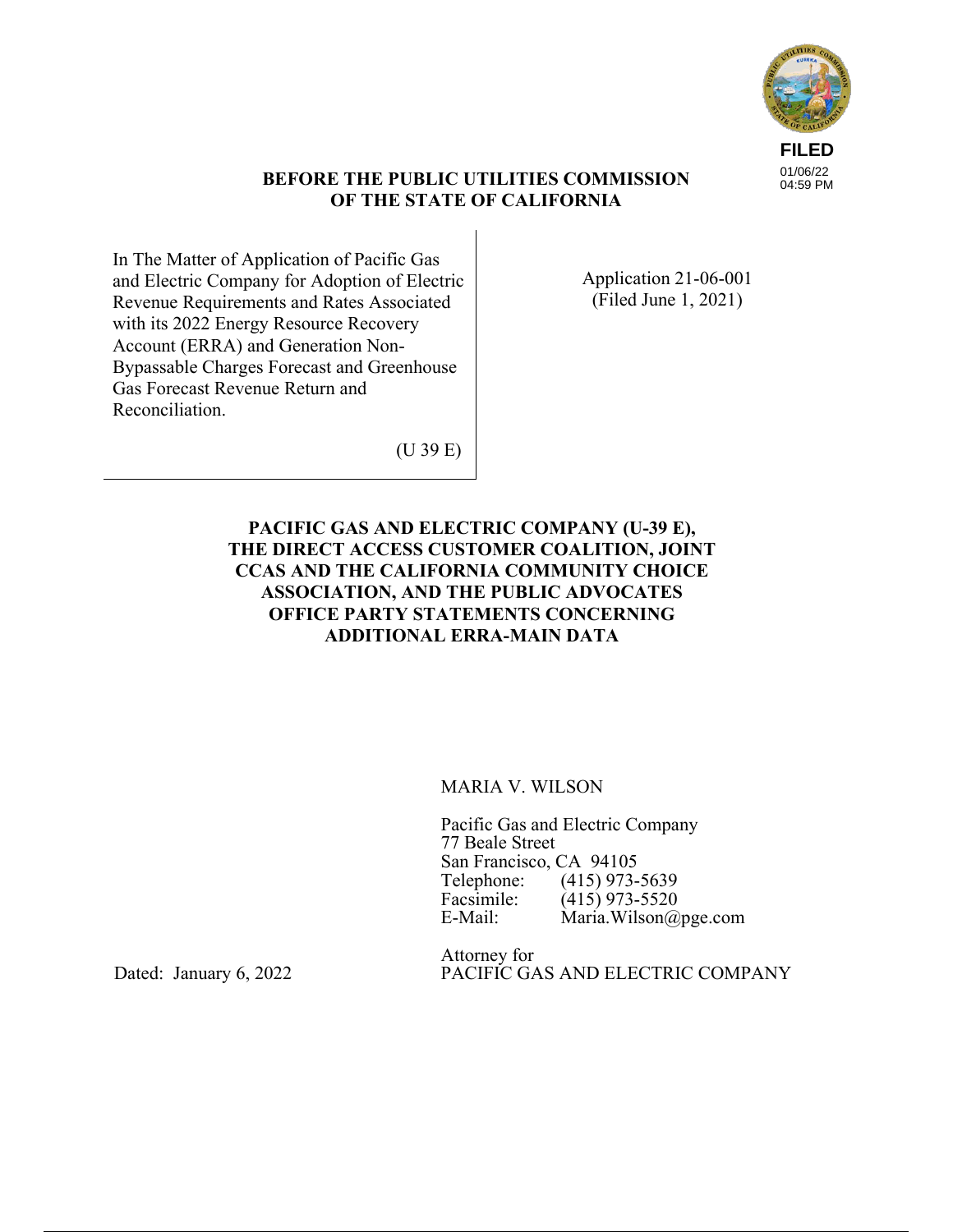## **BEFORE THE PUBLIC UTILITIES COMMISSION OF THE STATE OF CALIFORNIA**

In The Matter of Application of Pacific Gas and Electric Company for Adoption of Electric Revenue Requirements and Rates Associated with its 2022 Energy Resource Recovery Account (ERRA) and Generation Non-Bypassable Charges Forecast and Greenhouse Gas Forecast Revenue Return and Reconciliation.

Application 21-06-001 (Filed June 1, 2021)

(U 39 E)

# **PACIFIC GAS AND ELECTRIC COMPANY (U-39 E), THE DIRECT ACCESS CUSTOMER COALITION, JOINT CCAS AND THE CALIFORNIA COMMUNITY CHOICE ASSOCIATION, AND THE PUBLIC ADVOCATES OFFICE PARTY STATEMENTS CONCERNING ADDITIONAL ERRA-MAIN DATA**

# **I. INTRODUCTION AND BACKGROUND**

Pursuant to the December 17, 2021 Ruling of Administrative Law Judge Lee ordering

Pacific Gas and Electric Company ("PG&E") to file additional data concerning the amortization

of PG&E's Year-End Energy Resource Recovery Account ("ERRA")-Main balance, and

directing parties to meet-and-confer concerning such additional data ("Ruling"), PG&E, the

California Community Choice Association ("CalCCA"), the Direct Access Customer Coalition

("DACC"), <sup>1</sup> Joint CCAs, <sup>2</sup> and the Public Advocates Office at the California Public Utilities

Commission ("Cal Advocates") offer party statements to the California Public Utilities

Commission ("Commission") through this pleading for consideration.<sup>3/</sup>

<sup>1/</sup> DACC is a regulatory advocacy group comprised of educational, governmental, commercial and industrial customers that utilize direct access for all or a portion of their electrical energy requirements.

<sup>2/</sup> The "Joint CCAs" consist of Central Coast Community Energy, the City and County of San Francisco, East Bay Community Energy, Marin Clean Energy, Peninsula Clean Energy Authority, Pioneer Community Energy, San José Clean Energy, Silicon Valley Clean Energy Authority, and Sonoma Clean Power Authority.

<sup>3/</sup> Pursuant to Rule 1.8 (d) of the Commission's Rules of Practice and Procedure counsel for Cal Advocates, CalCCA, DACC, and the Joint CCAs have authorized PG&E to file this pleading on their behalf.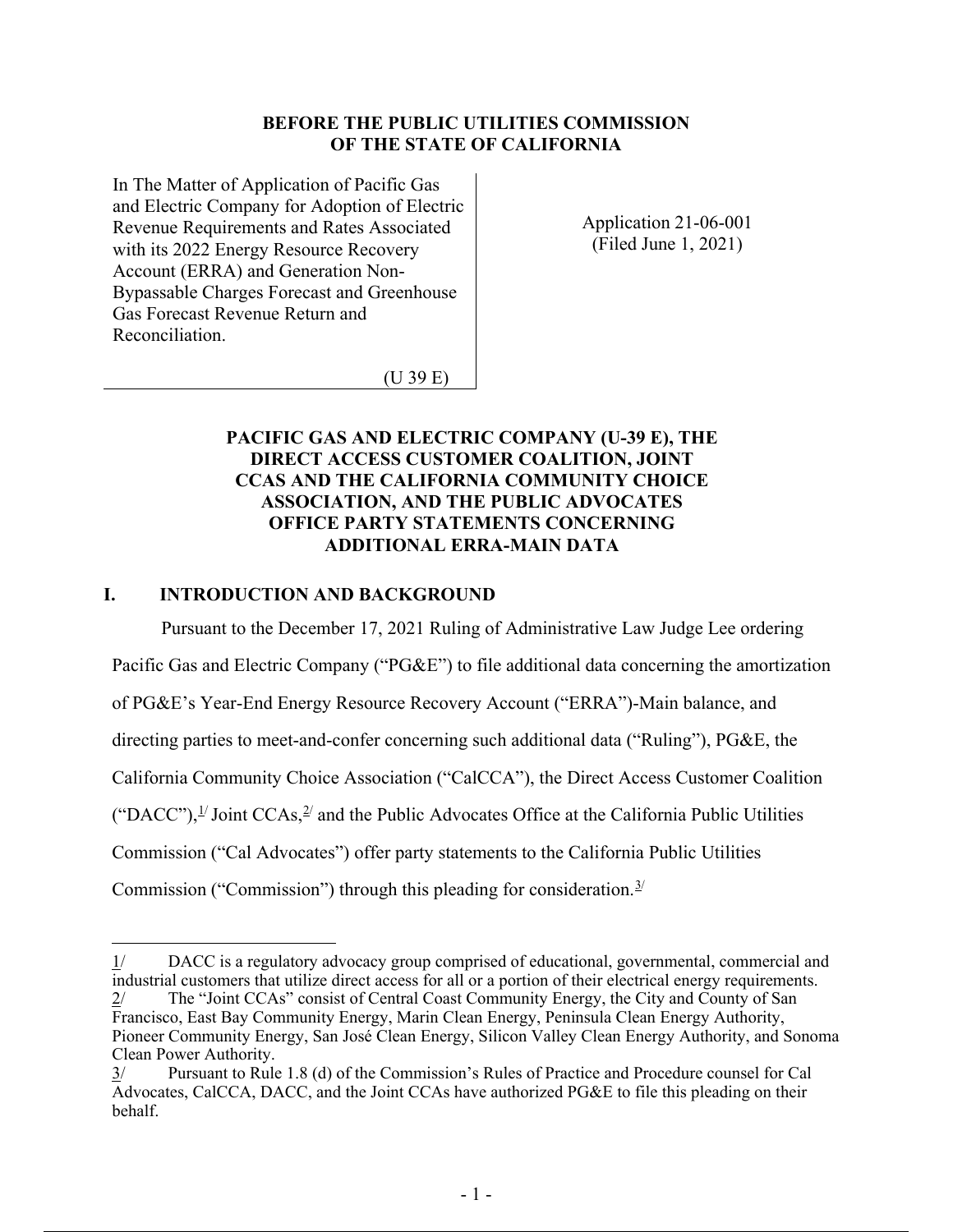On December 28, 2021 PG&E filed and served its Fifth Supplemental Testimony, marked as Exhibit PGE-9, in compliance with the Ruling. PG&E's Fifth Supplemental Testimony provided updated revenue requirements, rate impacts, and bill impacts associated with amortizing over 18 months and over 24 months the forecast end-of-the year ERRA-Main balance, as filed in the December Update, that PG&E requests to be transferred to the 2021 Portfolio Allocation Balancing Account ("PABA") subaccount.<sup>4/</sup> In PG&E's December Update, PG&E presented updated revenue requirements, rate impacts, and bill impacts that amortize the forecast end-of-the year ERRA-Main balance over 12 months. The December Update used recorded accounting close balances up to and including November 30, 2021 and used energy market forecasts as of November 30, 2021 for December 2021 balances.

On January 4, 2021, parties to PG&E's 2022 ERRA Forecast proceeding participated in a remote meet-and-confer meeting concerning the additional data and amortization scenarios. All parties to Application (A.) 21-06-001 were present at the remote meeting, with representatives of the Applicant PG&E and the following parties were present:

- Agricultural Energy Consumers Association;
- California Community Choice Association;
- California Farm Bureau Federation;
- California Large Energy Consumers Association;
- Direct Access Customer Coalition;
- Joint CCAs; and
- Public Advocates Office at the California Public Utilities Commission

#### **II. PARTY STATEMENTS**

In this below section, PG&E and certain individual parties to A. 21-06-001 offer individual party statements concerning the additional data and amortization scenarios presented

<sup>4/</sup> PG&E's December Update was filed and served on December 14, 2021 and was marked as Exhibit PGE-7.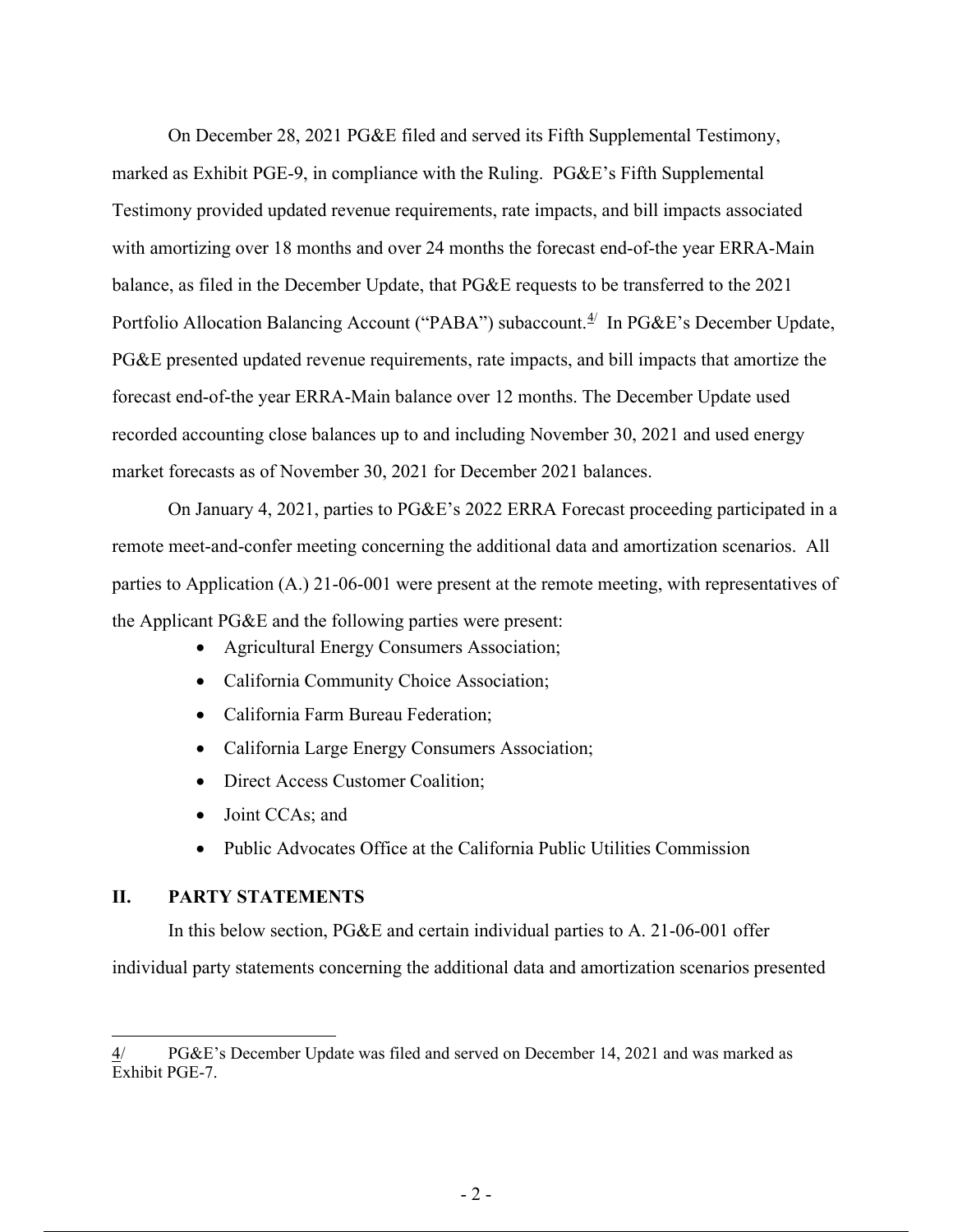in PG&E's Fifth Supplemental Testimony. Each subsection was developed by the party specified therein, without subsequent modification by PG&E.

#### **A. Pacific Gas and Electric Company**

PG&E has considered the additional data provided in the Fifth Supplemental Testimony as part of the development of this party statement. Based on the additional information and data, PG&E respectfully requests that the Commission issue a Proposed Decision authorizing a 12-month amortization of the forecast year-end 2021 balance, as set forth in the rate proposals in Appendix B to PG&E's December Update. Pursuant to the rate proposals set forth in PG&E's December Update, PG&E amortizes the forecast year-end balance in 2022 rates. Amortization of the ERRA-Main balance over 12-months is consistent with the past recoveries of both undercollections and overcollections of PG&E's ERRA-related balancing account and provides for timely recovery of PG&E's electric procurement costs incurred pursuant to a Commissionapproved procurement plan, consistent with California Public Utilities Code Section 454.5 (d)(3). PG&E's Assembly Bill 57 framework provides for a mechanism to adjust bundled customer generation rates in 2022 if necessary. PG&E's 2022 ERRA balances would inform whether PG&E would need to file an ERRA Trigger application in 2022 to adjust rates.

As described in December 28 Testimony, the adoption of an 18- or 24-month amortization period year-end balance introduces costs and risk to PG&E and its customers. Timely cost recovery of PG&E's incurred procurement costs is an important credit rating consideration. A longer amortization period for PG&E's ERRA-Main costs in this proceeding would result in delays to cost recovery of PG&E's incurred costs and would have negative credit implications for PG&E. PG&E's customers are negatively impacted by adverse credit events because such events can result in lower credit ratings and higher borrowing costs for PG&E, ultimately resulting in higher costs to customers.

In addition to the potential credit implications associated with 18- or 24-month amortization, a longer amortization period will increase costs to customers in two direct ways: first, customers must pay interest on the balancing account undercollections for the longer period

- 3 -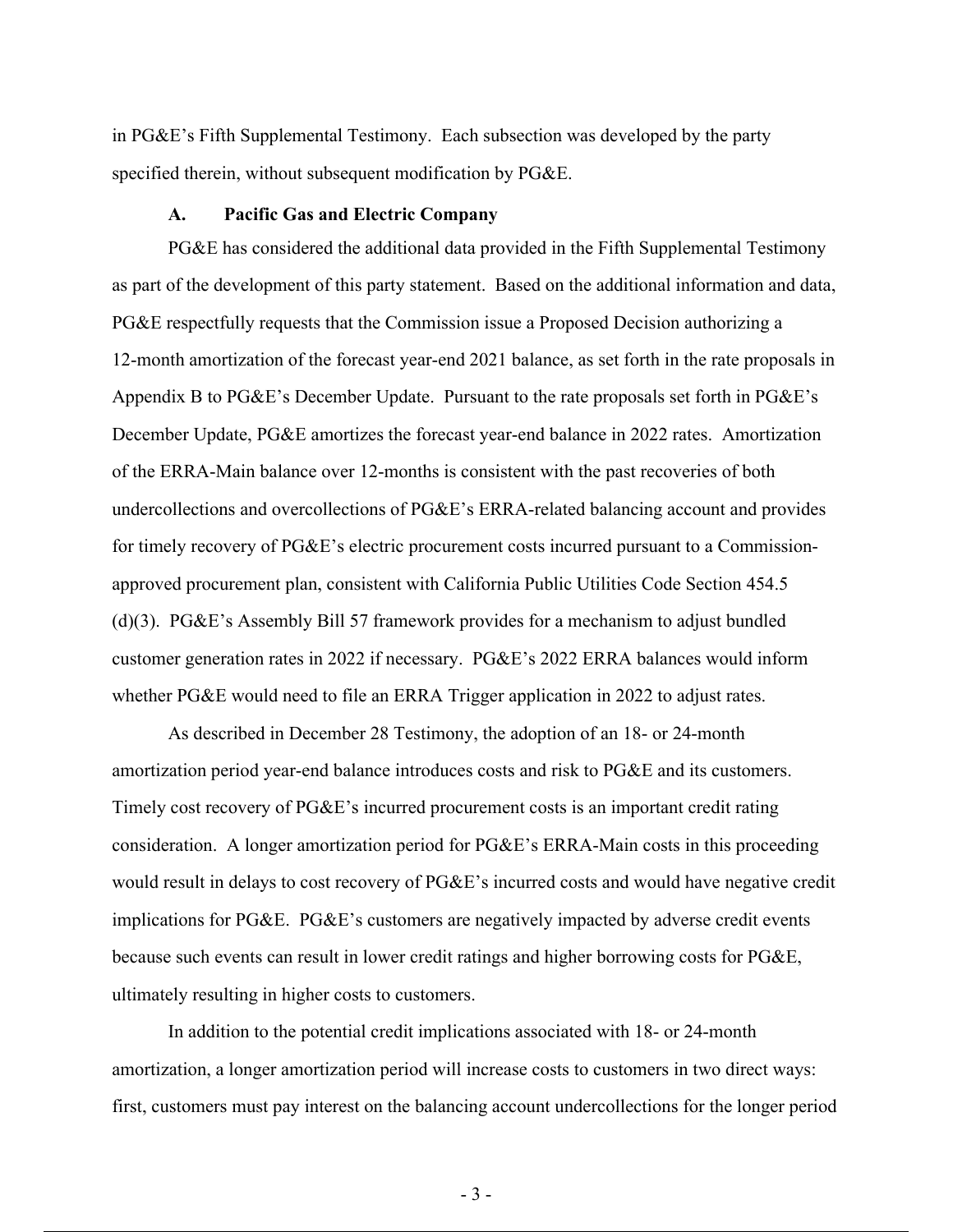that they would be outstanding relative to a 12-month amortization. Second, a delay in recovering PG&E's ERRA-Main undercollection was not contemplated in the sizing of PG&E's liquidity facilities that support short-term financing. As such, PG&E may need to seek incremental lending capacity to support electric procurement costs. The cost of the bank fees associated with that incremental capacity would be passed through to customers as well. Accordingly, customers would ultimately face higher costs if a longer amortization period for the ERRA-Main balance is adopted by the Commission, either directly through higher short-term interest and bank facility fees or indirectly if a longer amortization period contributed to a ratings downgrade. PG&E urges the Commission to maintain timely cost recovery based on 12-months of billed revenues to provide PG&E timely cost recovery of its costs incurred pursuant to a Commission-approved procurement plan, and to avoid negative financial consequences for the utility and its customers.

#### **B. California Community Choice Association and the Joint CCAs**

CalCCA and the Joint CCAs support a 12-month amortization of the revenue requirements presented in the December Update. Both parties also continue to endorse and hereby incorporate the statements made in the Joint CCAs' December 20, 2022 comments in response to the December Update.<sup>5/</sup> As more fully explained in those comments, the Commission should approve PG&E's proposed forecasted revenue requirements and associated rates in its December Update because those proposals are reasonable and are in compliance with all applicable rules, regulations, resolutions and decisions for all customer classes. Moreover, the Commission should avoid any further delay in the implementation of 2022 rates because such delays will harm all customers by increasing rate volatility. Lastly, the Commission should not take any action on the October Update because it reflects actual costs and revenues from only nine months out of the year and therefore does not comply with statute or Commission precedent.

<sup>5/</sup> A.20-06-001, *Comments of the Joint Community Choice Aggregators*, p. 2 (Dec. 20, 2021).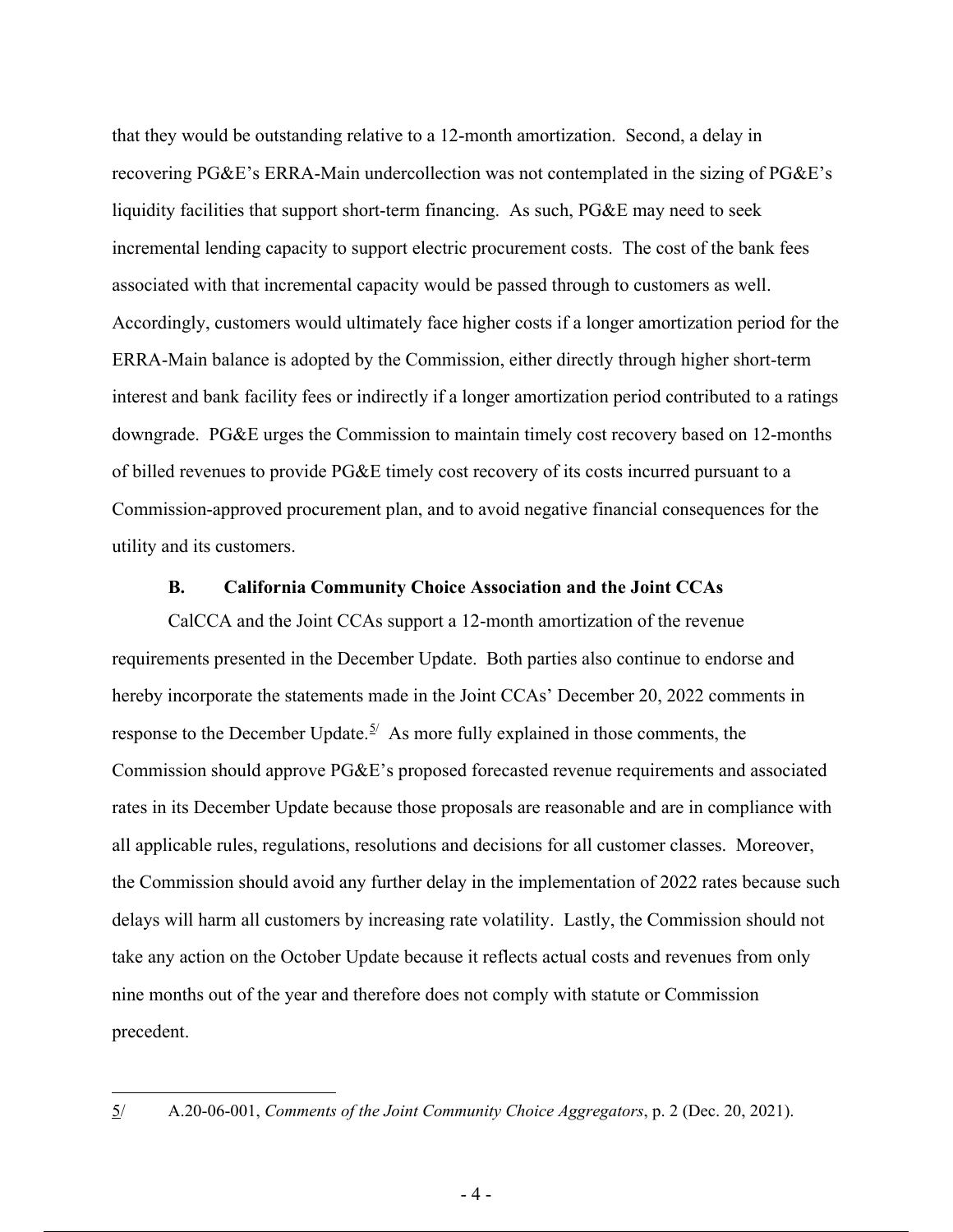### **C. Direct Access Customer Coalition**

DACC concurs with PG&E that the amortization of the ERRA-Main balance over 12months is consistent with the past recoveries of both undercollections and overcollections of PG&E's ERRA-related balancing account and provides for timely recovery of PG&E's electric procurement costs incurred pursuant to a Commission-approved procurement plan, consistent with California Public Utilities Code Section 454.5 (d)(3).

### **D. Cal Advocates**

The Public Advocates Office at the California Public Utilities Commission (Cal Advocates) does not oppose Pacific Gas and Electric Company's (PG&E) proposed 12-month amortization period for the approved 2022 Energy Resource Recovery Account (ERRA) Forecast Application (A.)21-06-001 (2022 ERRA Forecast) revenue increase.

Recovering the proposed 2022 ERRA Forecast revenue increase over 18 or 24 months would not appreciably reduce rates and bills for PG&E customers in 2022. If an extended recovery period of 18 or 24 months is approved, only a portion of the revenue contained within the main ERRA balancing account would be amortized over either extended period. Cal Advocates estimates recovery over an 18-month amortization period would reduce bundled residential and small commercial average rates by less than 2% compared to rates calculated over a 12-month recovery period. Further, amortizing recovery over 24 months would reduce bundled residential and small commercial average rates by slightly more than 2% compared to rates calculated over a 12-month recovery period. The balance of revenues not recovered in 2022 under the extended amortization periods would instead be recovered from customers in 2023.

Recovering the proposed 2022 ERRA Forecast revenue increase over 18 or 24 months would only provide temporary rate relief, because rate recovery of the remaining ERRA Forecast balance in 2023 would coincide with significant, additional, rate increases from other pending applications. Concurrently in 2023, PG&E customers may see rate increases from the following currently pending applications: (1) PG&E's Test Year (TY) 2023 General Rate Case Phase 1

- 5 -